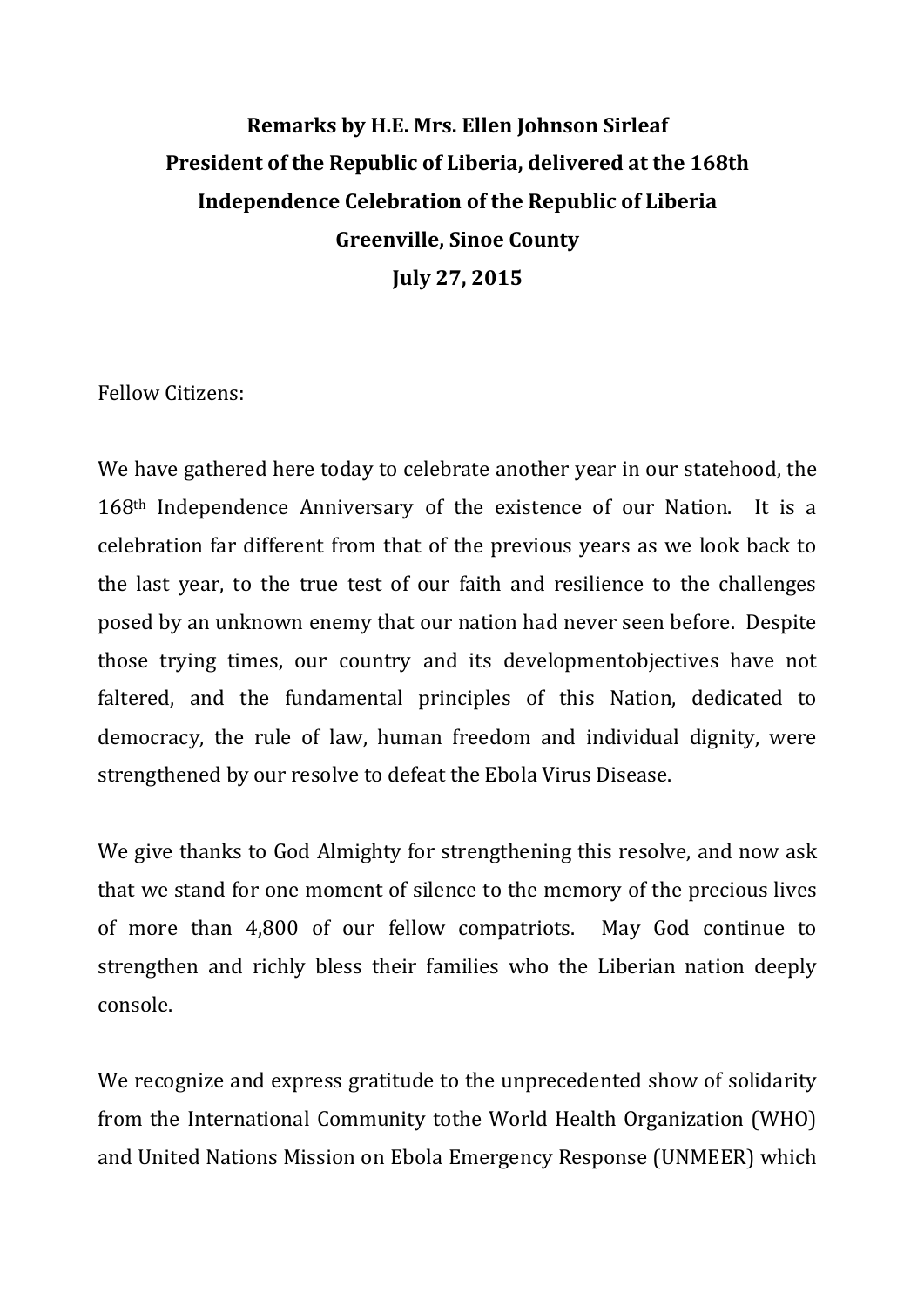coordinated and advised on the response. We express profound appreciation to our multilateral and bilateral partners, foundations and individuals several countries from all over the world. We especially applaud our continental organizations, ECOWAS and the African Union which mobilized unprecedented private sector support and recruited 339 Africans from 16 countries including (Burundi, Cameroon, Congo, DR Congo, Ethiopia, Kenya, Nigeria, Rwanda, Tanzania, Uganda, Zimbabwe, Benin, Cote D'Ivoire, Ghana and Niger) to make the sacrifice to leave their country and families to join us in the fight.

My dear compatriots, as we celebrate our National milestone, we must be mindful that global conditions force millions of people in all parts of the world to face death, and destruction from wars, earthquakes, floods, terrorism and other violent natural phenomena. Sometimes, these tragedies take form of internal descent, unrest, oppression and hunger. The ability to surmount these challenges come from a demonstration of inner strength to survive, to recognize the progress upon which we can build to regain lost ground, to continue to build a nation toward the common goals of peace and prosperity.

In these trying times we do not ask many what you can do for your nation, because that would be asking too much in effort of patriotism, in recognition of the long road of definitive and quantifiable progress. But we can and must ask for informed positions of expressions which reflect honesty and truth as this is the true test of power.

Our Government is pleased to note that bilateral relationswith Governments represented near this capital have beenmost cordial and that the spirit of